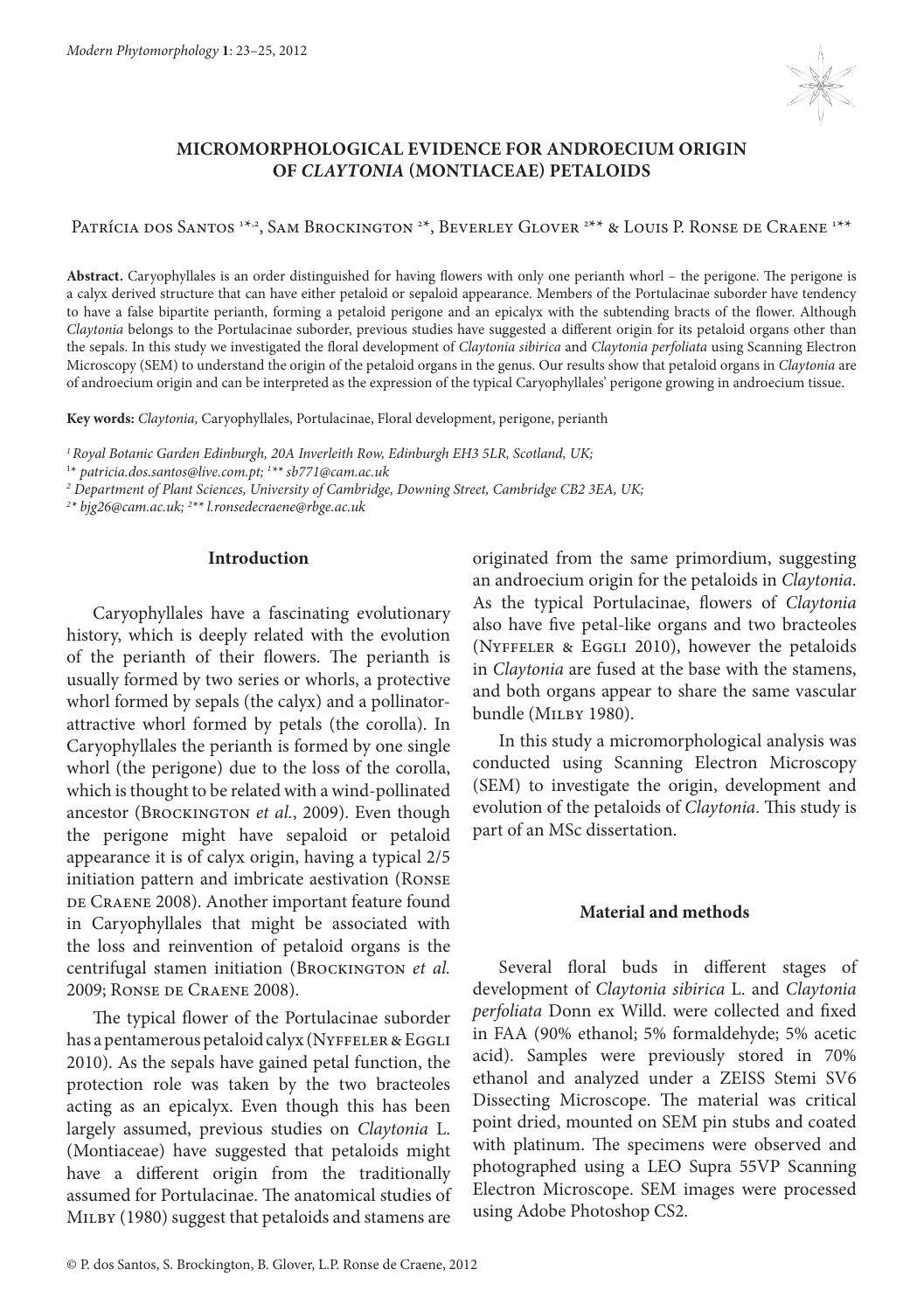#### **Results**

The inflorescence type in *Claytonia* is a monochasium – each axillary bud originates lateral branches in alternation that give rise to other younger flower buds (Fig 1 A-B). From each undifferentiated flower bud, two opposite bracts are formed; the first one arises at the apex and the second one at the base of the flower (Fig 1 A-C). An invariable number of 5 stamens initiate more or less simultaneously (Fig 1 C-E). Only after this stage, the initiation of the petaloids is visible, arising from the base of each stamen (Fig 1 E-G). Petaloids grow simultaneously and centrifugally from the base of each stamen apparently in an imbricate aestivation (Fig 1 H-I). In the mature flowers it is possible to see the 5 stamens opposite to the 5 petaloids, all fused at the base forming a ring surrounding the gynaecium (Fig 1 I). The analysis of the developmental stages suggests a congenital fusion of stamen – petaloid and a postgenital fusion of the androecium, originating the ring that surrounds the gynoecium. The gynoecium is usually 3-loculate (rarely 2 or 4; Fig 1 I) and differentiate more or less simultaneously with the androecium (Fig 1 C-E).

### **Discussion**

In this study we suggest two hypotheses for the origin of petaloids in *Claytonia*. There is evidence for an androecium origin of the petaloids, although the differentiation of these organs can also be interpreted as sepal-derived petaloids.

The timing and pattern of initiation of the perianth and the petaloids' position relatively to the stamens are evidence for petaloids with androecium origin. The petaloid initiation is much delayed, always arising after the stamens initiation and development. The results from the SEM analysis suggest that petaloids arise as part of the androecium from the base of the filaments, going in accordance with Milby's (1980) results. The position of the petaloids relatively to the stamens also suggest that the perianth is not a second whorl of staminodes as they are not alternating with the stamens, arising opposite to the stamens. This is also evidence for the theory that petaloids in *Claytonia* are outgrowths of the stamen filaments, and thus part of the androecium. This point of view assumes that the perianth is totally lost in this group and new organs are formed previously from the filaments.

The theory of sepal-derived petaloids relies on the delay of calyx initiation, which in an extreme situation could lead to the incorporation of calyx parts in the androecium, maybe due to lack of space as the androecium initiation is very fast and occurs centrifugally. A similar situation has been recorded for *Portulaca* L., where there is also a delayed growth of perianth parts (DOS SANTOS 2011 – unpublished MSc thesis), showing that this situation is likely to happen also in *Claytonia*. Another evidence for this theory is the quincuncial aestivation pattern found in *Claytonia*. Although there is no evidence of a typical 2/5 calyx initiation due to the simultaneous arising of the petaloids, these show a quincuncial aestivation in maturity. This suggests that the calyx (or the perigone) is being expressed in androecium tissue due to a delay of growth of the petaloids. This can lead to a misinterpretation of the identity of perianth parts, appearing as stamen appendages.

Further evidence could be given by arguing that, for example, in *Montia fontana* L., a species belonging to a sister genus of *Claytonia*, there is sometimes a reduction in the number of stamens (3 instead of 5) but not in the number of petaloids (HOFMANN 1993), however rudimentary stamens in the single petaloids were not reported to be found. This might give evidence for the theory that the petaloids are not part of the androecium in *Claytonia*, although further investigation of these species should be carried out. Hofmann (1993) described these organs as petals (stapetals) with a delayed growth, assuming also the total loss of sepals in this genus but not giving an explanation for the emergence of petals, lacking in the rest of the group. A new gain of petals in *Claytonia*, as assumed by HOFMANN (1993) is very unlikely and these are rather other misinterpreted organs of the flower that should be worth of a detailed morphological study in future.

The delay of calyx growth and subsequent incorporation in the androecium tissue seems to be the most suitable interpretation of our results; however molecular studies are essential to support this hypothesis.

#### **Acknowledgements**

This study was financially supported by the National Environment Research Council (NERC).

Many thanks to an anonymous reviewer for the helpful comments.